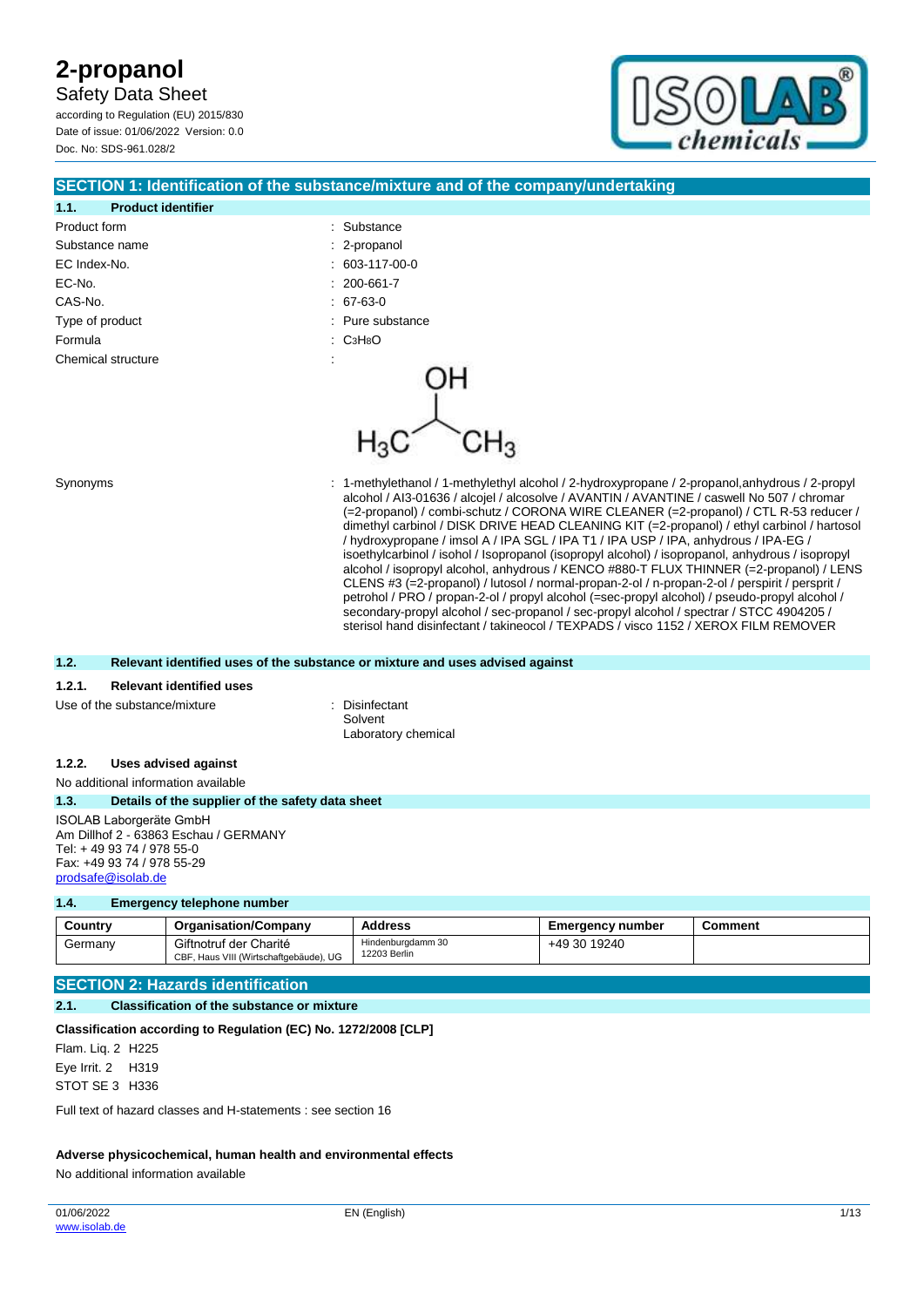Safety Data Sheet

according to Regulation (EU) 2015/830 Date of issue: 01/06/2022 Version: 0.0 Doc. No: SDS-961.028/2



#### **2.2. Label elements**

#### Labelling according to Regulation (EC) No. 1272/2008 [CLP]

Hazard pictograms (CLP) :

| Signal word (CLP)       |  |
|-------------------------|--|
| Hazard statements (CLP) |  |
|                         |  |

: H225 - Highly flammable liquid and vapour H319 - Causes serious eye irritation H336 - May cause drowsiness or dizziness Precautionary statements (CLP) : P210 - Keep away from heat, hot surfaces, sparks, open flames and other ignition sources. No smoking. P240 - Ground/bond container and receiving equipment. P305 + P351 + P338 - IF IN EYES: Rinse cautiously with water for several minutes. Remove contact lenses, if present and easy to do. Continue rinsing. P403 + P233 - Store in a well-ventilated place. Keep container tightly closed.

#### **2.3. Other hazards**

No additional information available

### **SECTION 3: Composition/information on ingredients**

| 3.1.<br><b>Substances</b> |                                                                        |     |
|---------------------------|------------------------------------------------------------------------|-----|
| Name                      | <b>Product identifier</b>                                              | %   |
| 2-propanol                | (CAS-No.) 67-63-0<br>(EC-No.) 200-661-7<br>(EC Index-No.) 603-117-00-0 | 100 |

GHS02 GHS07

: Danger

#### Full text of H-statements: see section 16

#### **3.2. Mixtures**

Not applicable

| <b>SECTION 4: First aid measures</b>                                |                                                                                                                                                                                                                                                                                                                                                                                                                                                                                                                                                                                                            |
|---------------------------------------------------------------------|------------------------------------------------------------------------------------------------------------------------------------------------------------------------------------------------------------------------------------------------------------------------------------------------------------------------------------------------------------------------------------------------------------------------------------------------------------------------------------------------------------------------------------------------------------------------------------------------------------|
| <b>Description of first aid measures</b><br>4.1.                    |                                                                                                                                                                                                                                                                                                                                                                                                                                                                                                                                                                                                            |
| First-aid measures general                                          | Check the vital functions. Unconscious: maintain adequate airway and respiration. Respiratory<br>arrest: artificial respiration or oxygen. Cardiac arrest: perform resuscitation. Victim conscious<br>with laboured breathing: half-seated. Victim in shock: on his back with legs slightly raised.<br>Vomiting: prevent asphyxia/aspiration pneumonia. Prevent cooling by covering the victim (no<br>warming up). Keep watching the victim. Give psychological aid. Keep the victim calm, avoid<br>physical strain. Depending on the victim's condition: doctor/hospital. Never give alcohol to<br>drink. |
| First-aid measures after inhalation                                 | Remove the victim into fresh air. Respiratory problems: consult a doctor/medical service.                                                                                                                                                                                                                                                                                                                                                                                                                                                                                                                  |
| First-aid measures after skin contact                               | Rinse with water. Soap may be used. Do not apply (chemical) neutralizing agents. Take victim<br>to a doctor if irritation persists.                                                                                                                                                                                                                                                                                                                                                                                                                                                                        |
| First-aid measures after eye contact                                | Rinse immediately with plenty of water. Do not apply neutralizing agents. Take victim to an<br>ophthalmologist if irritation persists.                                                                                                                                                                                                                                                                                                                                                                                                                                                                     |
| First-aid measures after ingestion                                  | Rinse mouth with water. Immediately after ingestion: give lots of water to drink. Do not induce<br>vomiting. Give activated charcoal. Call Poison Information Centre (www.big.be/antigif.htm).<br>Consult a doctor/medical service if you feel unwell. Ingestion of large quantities: immediately to<br>hospital. Doctor: gastric lavage.                                                                                                                                                                                                                                                                  |
| 4.2.<br>Most important symptoms and effects, both acute and delayed |                                                                                                                                                                                                                                                                                                                                                                                                                                                                                                                                                                                                            |
| Symptoms/effects after inhalation                                   | EXPOSURE TO HIGH CONCENTRATIONS: Coughing. Dry/sore throat. Central nervous<br>system depression. Dizziness. Headache. Narcosis.                                                                                                                                                                                                                                                                                                                                                                                                                                                                           |
| Symptoms/effects after skin contact                                 | Dry skin.                                                                                                                                                                                                                                                                                                                                                                                                                                                                                                                                                                                                  |
| Symptoms/effects after eye contact                                  | Irritation of the eye tissue.                                                                                                                                                                                                                                                                                                                                                                                                                                                                                                                                                                              |
| Symptoms/effects after ingestion                                    | AFTER ABSORPTION OF HIGH QUANTITIES: Central nervous system depression.<br>Headache. Dilation of the blood vessels. Low arterial pressure. Nausea. Vomiting. Abdominal<br>pain. Disturbed motor response. Disturbances of consciousness. FOLLOWING SYMPTOMS<br>MAY APPEAR LATER: Body temperature fall. Slowing respiration.                                                                                                                                                                                                                                                                               |
| Chronic symptoms                                                    | ON CONTINUOUS/REPEATED EXPOSURE/CONTACT: Red skin. Dry skin. Itching. Cracking<br>of the skin. Skin rash/inflammation. Impaired memory.                                                                                                                                                                                                                                                                                                                                                                                                                                                                    |
| 01/06/2022                                                          | 2/13<br>EN (English)                                                                                                                                                                                                                                                                                                                                                                                                                                                                                                                                                                                       |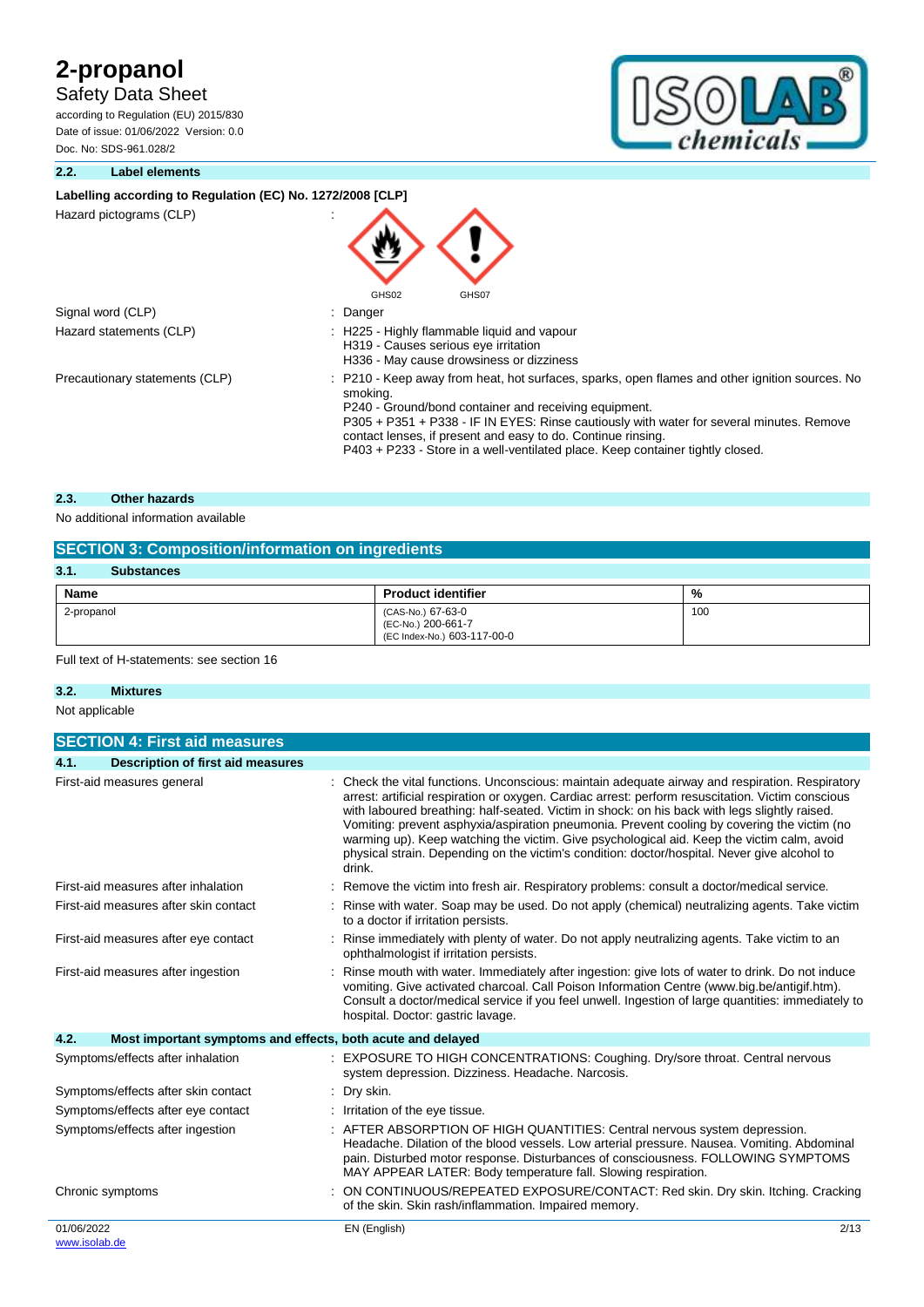Safety Data Sheet

according to Regulation (EU) 2015/830 Date of issue: 01/06/2022 Version: 0.0 Doc. No: SDS-961.028/2



#### **4.3. Indication of any immediate medical attention and special treatment needed**

|             | No additional information available                   |                                                                                                                                                                                                                                                                                                                                                                                                                                                                                                                                                                                                                                                                    |
|-------------|-------------------------------------------------------|--------------------------------------------------------------------------------------------------------------------------------------------------------------------------------------------------------------------------------------------------------------------------------------------------------------------------------------------------------------------------------------------------------------------------------------------------------------------------------------------------------------------------------------------------------------------------------------------------------------------------------------------------------------------|
|             | <b>SECTION 5: Fire-fighting measures</b>              |                                                                                                                                                                                                                                                                                                                                                                                                                                                                                                                                                                                                                                                                    |
| 5.1.        | <b>Extinguishing media</b>                            |                                                                                                                                                                                                                                                                                                                                                                                                                                                                                                                                                                                                                                                                    |
|             | Suitable extinguishing media                          | : Water spray. Polyvalent foam. Alcohol-resistant foam. BC powder. Carbon dioxide.                                                                                                                                                                                                                                                                                                                                                                                                                                                                                                                                                                                 |
|             | Unsuitable extinguishing media                        | : Solid water jet ineffective as extinguishing medium.                                                                                                                                                                                                                                                                                                                                                                                                                                                                                                                                                                                                             |
| 5.2.        | Special hazards arising from the substance or mixture |                                                                                                                                                                                                                                                                                                                                                                                                                                                                                                                                                                                                                                                                    |
| Fire hazard |                                                       | : DIRECT FIRE HAZARD. Highly flammable. Gas/vapour flammable with air within explosion<br>limits. INDIRECT FIRE HAZARD. May be ignited by sparks. Gas/vapour spreads at floor level:<br>ignition hazard.                                                                                                                                                                                                                                                                                                                                                                                                                                                           |
|             | <b>Explosion hazard</b>                               | : DIRECT EXPLOSION HAZARD. Gas/vapour explosive with air within explosion limits.<br>INDIRECT EXPLOSION HAZARD. may be ignited by sparks. Reactions with explosion<br>hazards: see "Reactivity Hazard".                                                                                                                                                                                                                                                                                                                                                                                                                                                            |
| 5.3.        | <b>Advice for firefighters</b>                        |                                                                                                                                                                                                                                                                                                                                                                                                                                                                                                                                                                                                                                                                    |
|             | Firefighting instructions                             | : Cool tanks/drums with water spray/remove them into safety. Do not move the load if exposed to<br>heat.                                                                                                                                                                                                                                                                                                                                                                                                                                                                                                                                                           |
|             | Protection during firefighting                        | : Heat/fire exposure: compressed air/oxygen apparatus.                                                                                                                                                                                                                                                                                                                                                                                                                                                                                                                                                                                                             |
|             | <b>SECTION 6: Accidental release measures</b>         |                                                                                                                                                                                                                                                                                                                                                                                                                                                                                                                                                                                                                                                                    |
| 6.1.        |                                                       | Personal precautions, protective equipment and emergency procedures                                                                                                                                                                                                                                                                                                                                                                                                                                                                                                                                                                                                |
| 6.1.1.      | For non-emergency personnel                           |                                                                                                                                                                                                                                                                                                                                                                                                                                                                                                                                                                                                                                                                    |
|             | Protective equipment                                  | : Gloves. Protective goggles. Protective clothing. Large spills/in enclosed spaces: compressed<br>air apparatus. See "Material-Handling" to select protective clothing.                                                                                                                                                                                                                                                                                                                                                                                                                                                                                            |
|             | Emergency procedures                                  | : Keep upwind. Mark the danger area. Consider evacuation. Seal off low-lying areas. Close<br>doors and windows of adjacent premises. Stop engines and no smoking. No naked flames or<br>sparks. Spark- and explosionproof appliances and lighting equipment. Keep containers closed.<br>Wash contaminated clothes.                                                                                                                                                                                                                                                                                                                                                 |
| 6.1.2.      | For emergency responders                              |                                                                                                                                                                                                                                                                                                                                                                                                                                                                                                                                                                                                                                                                    |
|             | No additional information available                   |                                                                                                                                                                                                                                                                                                                                                                                                                                                                                                                                                                                                                                                                    |
| 6.2.        | <b>Environmental precautions</b>                      |                                                                                                                                                                                                                                                                                                                                                                                                                                                                                                                                                                                                                                                                    |
|             | Prevent spreading in sewers.                          |                                                                                                                                                                                                                                                                                                                                                                                                                                                                                                                                                                                                                                                                    |
| 6.3.        | Methods and material for containment and cleaning up  |                                                                                                                                                                                                                                                                                                                                                                                                                                                                                                                                                                                                                                                                    |
|             | For containment                                       | : Contain released substance, pump into suitable containers. Consult "Material-handling" to<br>select material of containers. Plug the leak, cut off the supply. Dam up the liquid spill. Try to<br>reduce evaporation. Measure the concentration of the explosive gas-air mixture. Dilute/disperse<br>combustible gas/vapour with water curtain. Provide equipment/receptacles with earthing. Do<br>not use compressed air for pumping over spills.                                                                                                                                                                                                               |
|             | Methods for cleaning up                               | Take up liquid spill into absorbent material, e.g.: dry sand/earth/vermiculite or powdered<br>limestone. Scoop absorbed substance into closing containers. See "Material-handling" for<br>suitable container materials. Damaged/cooled tanks must be emptied. Do not use compressed<br>air for pumping over spills. Carefully collect the spill/leftovers. Clean contaminated surfaces<br>with an excess of water. Take collected spill to manufacturer/competent authority. Wash<br>clothing and equipment after handling.                                                                                                                                        |
| 6.4.        | <b>Reference to other sections</b>                    |                                                                                                                                                                                                                                                                                                                                                                                                                                                                                                                                                                                                                                                                    |
|             | No additional information available                   |                                                                                                                                                                                                                                                                                                                                                                                                                                                                                                                                                                                                                                                                    |
|             | <b>SECTION 7: Handling and storage</b>                |                                                                                                                                                                                                                                                                                                                                                                                                                                                                                                                                                                                                                                                                    |
| 7.1.        | <b>Precautions for safe handling</b>                  |                                                                                                                                                                                                                                                                                                                                                                                                                                                                                                                                                                                                                                                                    |
|             | Precautions for safe handling                         | : Comply with the legal requirements. Remove contaminated clothing immediately. Clean<br>contaminated clothing. Handle uncleaned empty containers as full ones. Thoroughly clean/dry<br>the installation before use. Do not discharge the waste into the drain. Do not use compressed<br>air for pumping over. Use spark-/explosionproof appliances and lighting system. Take<br>precautions against electrostatic charges. Keep away from naked flames/heat. Keep away from<br>ignition sources/sparks. Observe normal hygiene standards. Keep container tightly closed.<br>Measure the concentration in the air regularly. Work under local exhaust/ventilation. |

Heat and ignition sources : KEEP SUBSTANCE AWAY FROM: heat sources. ignition sources.

**7.2. Conditions for safe storage, including any incompatibilities**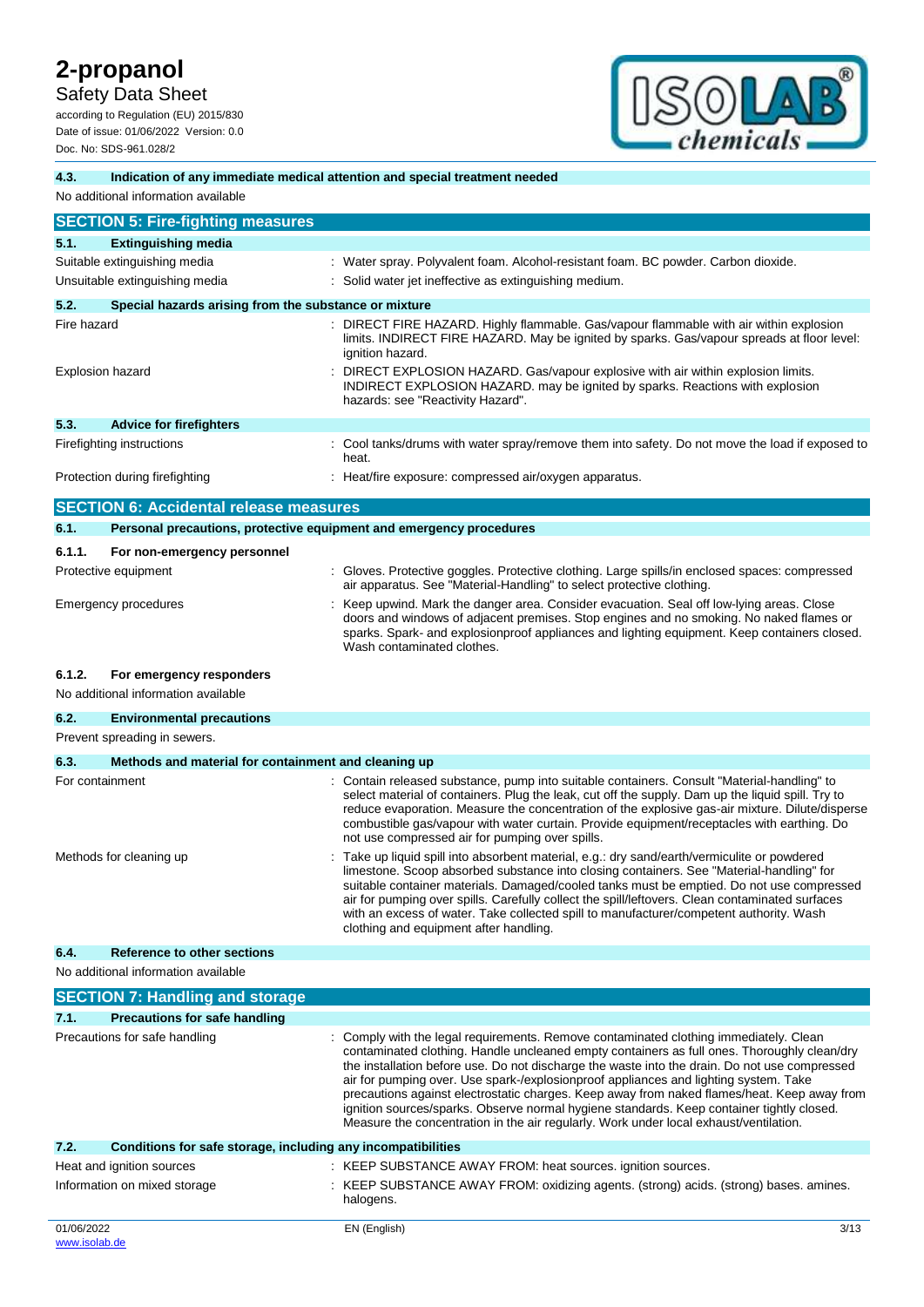### Safety Data Sheet

according to Regulation (EU) 2015/830 Date of issue: 01/06/2022 Version: 0.0 Doc. No: SDS-961.028/2



Storage area : Store in a cool area. Store in a dry area. Ventilation at floor level. Fireproof storeroom. Provide

Special rules on packaging : SPECIAL REQUIREMENTS: closing. with pressure relief valve. dry. clean. correctly labelled. meet the legal requirements. Secure fragile packagings in solid containers. Packaging materials : SUITABLE MATERIAL: stainless steel. monel steel. carbon steel. copper. nickel. bronze. glass. Teflon. polyethylene. polypropylene. zinc. MATERIAL TO AVOID: steel with rubber inner lining.

for an automatic sprinkler system. Provide for a tub to collect spills. Provide the tank with

earthing. May be stored under nitrogen. Meet the legal requirements.

#### **7.3. Specific end use(s)**

No additional information available

### **SECTION 8: Exposure controls/personal protection**

aluminium.

| 8.1.<br><b>Control parameters</b> |                                                                             |                                                                                                     |
|-----------------------------------|-----------------------------------------------------------------------------|-----------------------------------------------------------------------------------------------------|
| 2-propanol (67-63-0)              |                                                                             |                                                                                                     |
| Austria                           | Local name                                                                  | 2-Propanol Kurzzeitwert für Großguss                                                                |
| Austria                           | $MAK$ (mg/m <sup>3</sup> )                                                  | 500 mg/ $m3$                                                                                        |
| Austria                           | MAK (ppm)                                                                   | 200 ppm                                                                                             |
| Austria                           | MAK Short time value (mg/m <sup>3</sup> )                                   | 2000 mg/m <sup>3</sup>                                                                              |
| Austria                           | MAK Short time value (ppm)                                                  | 800 ppm                                                                                             |
| Belgium                           | Local name                                                                  | Alcool isopropylique # Isopropylalcohol                                                             |
| Belgium                           | Limit value (mg/m <sup>3</sup> )                                            | 500 mg/m <sup>3</sup> (Alcool isopropylique; Belgium; Time-<br>weighted average exposure limit 8 h) |
| Belgium                           | Limit value (ppm)                                                           | 200 ppm (Alcool isopropylique; Belgium; Time-<br>weighted average exposure limit 8 h)               |
| Belgium                           | Short time value (mg/m <sup>3</sup> )                                       | 1000 mg/m <sup>3</sup> (Alcool isopropylique; Belgium; Short time<br>value)                         |
| Belgium                           | Short time value (ppm)                                                      | 400 ppm (Alcool isopropylique; Belgium; Short time<br>value)                                        |
| <b>Bulgaria</b>                   | Local name                                                                  | Изопропилов алкохол                                                                                 |
| Bulgaria                          | OEL TWA (mg/m <sup>3</sup> )                                                | 980 mg/m <sup>3</sup>                                                                               |
| <b>Bulgaria</b>                   | OEL STEL (mg/m <sup>3</sup> )                                               | 1225 mg/m <sup>3</sup>                                                                              |
| Croatia                           | Local name                                                                  | Propan-2-ol; (izopropil-alkohol; izopropanol)                                                       |
| Croatia                           | GVI (granična vrijednost izloženosti) (mg/m <sup>3</sup> )                  | 999 mg/m <sup>3</sup>                                                                               |
| Croatia                           | GVI (granična vrijednost izloženosti) (ppm)                                 | 400 ppm                                                                                             |
| Croatia                           | KGVI (kratkotrajna granična vrijednost izloženosti)<br>(mg/m <sup>3</sup> ) | 1250 mg/m <sup>3</sup>                                                                              |
| Croatia                           | KGVI (kratkotrajna granična vrijednost izloženosti)<br>(ppm)                | 500 ppm                                                                                             |
| Croatia                           | Naznake (HR)                                                                | F (lako zapaljivo); Xi (nadražujuće)                                                                |
| Czech Republic                    | Local name                                                                  | iso-Propanol                                                                                        |
| Czech Republic                    | Expoziční limity (PEL) (mg/m <sup>3</sup> )                                 | 500 mg/ $m3$                                                                                        |
| Czech Republic                    | Expoziční limity (PEL) (ppm)                                                | 204 ppm                                                                                             |
| <b>Czech Republic</b>             | Expoziční limity (NPK-P) (mg/m <sup>3</sup> )                               | 1000 mg/m <sup>3</sup>                                                                              |
| Czech Republic                    | Expoziční limity (NPK-P) (ppm)                                              | 410 ppm                                                                                             |
| Czech Republic                    | Remark (CZ)                                                                 | D                                                                                                   |
| Denmark                           | Local name                                                                  | Isopropylalkohol (Isopropanol; 2-Propanol; sec-<br>Propylalkohol)                                   |
| Denmark                           | Grænseværdie (langvarig) (mg/m <sup>3</sup> )                               | 490 mg/m <sup>3</sup>                                                                               |
| Denmark                           | Grænseværdie (langvarig) (ppm)                                              | 200 ppm                                                                                             |
| Estonia                           | Local name                                                                  | 2-propanool (isopropüülalkohol, isopropanool)                                                       |
| Estonia                           | OEL TWA (mg/m <sup>3</sup> )                                                | 350 mg/ $m3$                                                                                        |
| Estonia                           | OEL TWA (ppm)                                                               | 150 ppm                                                                                             |
| Estonia                           | OEL STEL (mg/m <sup>3</sup> )                                               | 600 mg/m <sup>3</sup>                                                                               |
| Estonia                           | OEL STEL (ppm)                                                              | 250 ppm                                                                                             |
| Finland                           | Local name                                                                  | 2-Propanoli                                                                                         |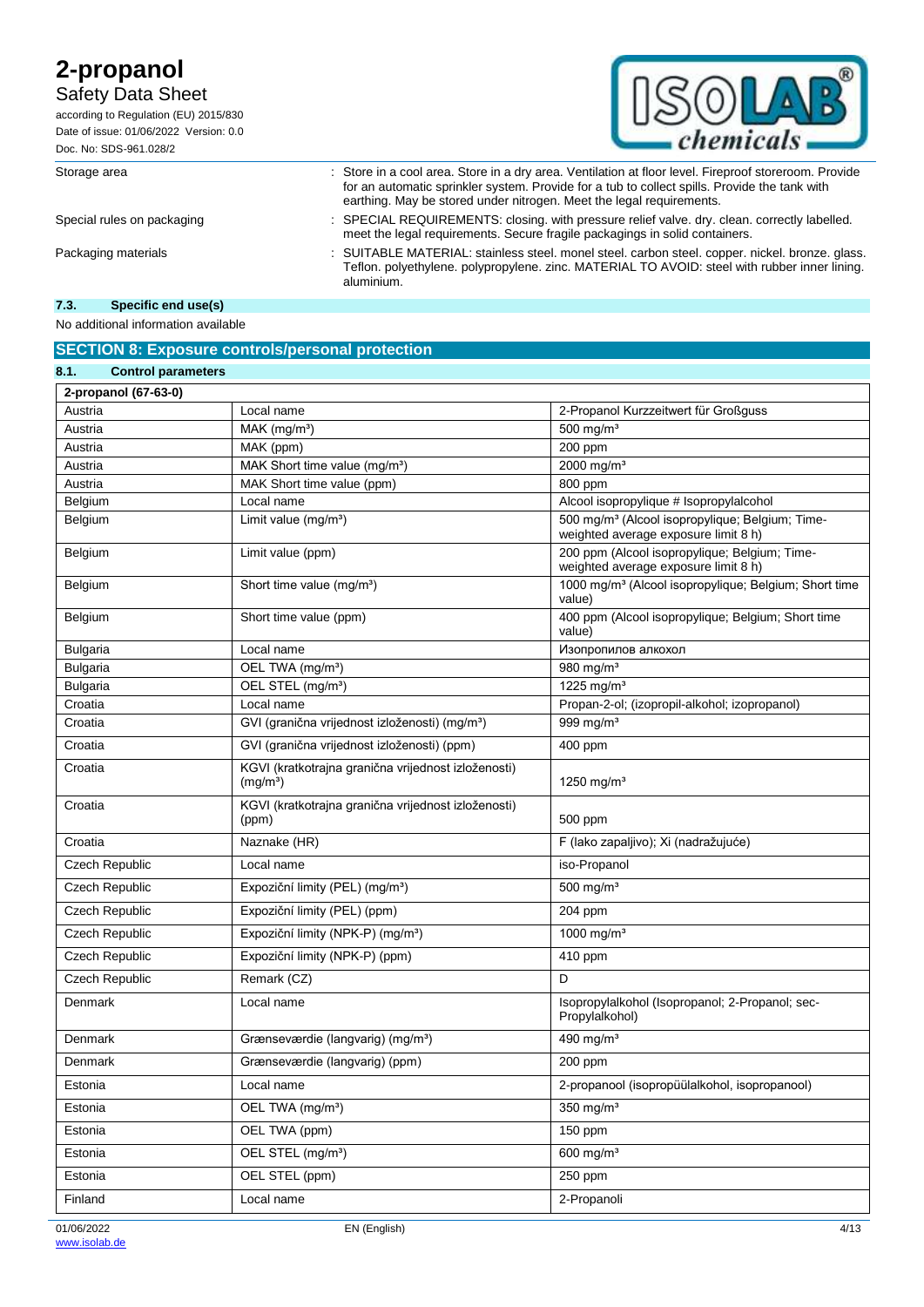Safety Data Sheet

according to Regulation (EU) 2015/830 Date of issue: 01/06/2022 Version: 0.0 Doc. No: SDS-961.028/2



| 2-propanol (67-63-0) |                                                                 |                                                                                                                    |
|----------------------|-----------------------------------------------------------------|--------------------------------------------------------------------------------------------------------------------|
| Finland              | HTP-arvo (8h) (mg/m <sup>3</sup> )                              | 500 mg/m <sup>3</sup>                                                                                              |
| Finland              | HTP-arvo (8h) (ppm)                                             | 200 ppm                                                                                                            |
| Finland              | HTP-arvo (15 min)                                               | 620 mg/ $m3$                                                                                                       |
| Finland              | HTP-arvo (15 min) (ppm)                                         | 250 ppm                                                                                                            |
| France               | Local name                                                      | Alcool isopropylique                                                                                               |
| France               | $VLE$ (mg/m <sup>3</sup> )                                      | 980 mg/m <sup>3</sup> (Alcool isopropylique; France; Short time<br>value; VL: Valeur non réglementaire indicative) |
| France               | VLE (ppm)                                                       | 400 ppm (Alcool isopropylique; France; Short time<br>value; VL: Valeur non réglementaire indicative)               |
| France               | Note (FR)                                                       | Valeurs recommandées/admises                                                                                       |
| Germany              | Local name                                                      | Propan-2-ol                                                                                                        |
| Germany              | TRGS 900 Occupational exposure limit value (mg/m <sup>3</sup> ) | 500 mg/ $m3$                                                                                                       |
| Germany              | TRGS 900 Occupational exposure limit value (ppm)                | 200 ppm                                                                                                            |
| Germany              | Remark (TRGS 900)                                               | DFG, Y                                                                                                             |
| Greece               | OEL TWA (mg/m <sup>3</sup> )                                    | 980 mg/m <sup>3</sup>                                                                                              |
| Greece               | OEL TWA (ppm)                                                   | 400 ppm                                                                                                            |
| Greece               | OEL STEL (mg/m <sup>3</sup> )                                   | 1225 mg/m <sup>3</sup>                                                                                             |
| Greece               | OEL STEL (ppm)                                                  | 500 ppm                                                                                                            |
| Hungary              | Local name                                                      | IZOPROPIL-ALKOHOL                                                                                                  |
| Hungary              | AK-érték                                                        | 500 mg/m <sup>3</sup>                                                                                              |
| Hungary              | CK-érték                                                        | 2000 mg/m <sup>3</sup>                                                                                             |
| Hungary              | Megjegyzések (HU)                                               | b, i; II.1.                                                                                                        |
| Ireland              | Local name                                                      | Isopropyl alcohol                                                                                                  |
| Ireland              | OEL (8 hours ref) (ppm)                                         | 200 ppm                                                                                                            |
| Ireland              | OEL (15 min ref) (ppm)                                          | 400 ppm                                                                                                            |
| Ireland              | Notes (IE)                                                      | Sk                                                                                                                 |
| Latvia               | Local name                                                      | Izopropanols (2-propanols, izopropilspirts, 1-metil-1-<br>etanols)                                                 |
| Latvia               | OEL TWA (mg/m <sup>3</sup> )                                    | 350 mg/m <sup>3</sup>                                                                                              |
| Latvia               | OEL STEL (mg/m <sup>3</sup> )                                   | 600 mg/m <sup>3</sup>                                                                                              |
| Lithuania            | Local name                                                      | 2-propanolis (izopropanolis, izopropilo alkoholis)                                                                 |
| Lithuania            | IPRV $(mg/m3)$                                                  | 350 mg/m <sup>3</sup>                                                                                              |
| Lithuania            | IPRV (ppm)                                                      | 150 ppm                                                                                                            |
| Lithuania            | TPRV (mg/m <sup>3</sup> )                                       | 600 mg/ $m3$                                                                                                       |
| Lithuania            | TPRV (ppm)                                                      | 250 ppm                                                                                                            |
| Poland               | Local name                                                      | Propan-2-ol (izopropylowy alkohol)                                                                                 |
| Poland               | $NDS$ (mg/m <sup>3</sup> )                                      | 900 mg/ $m3$                                                                                                       |
| Poland               | NDSCh (mg/m <sup>3</sup> )                                      | 1200 mg/m $3$                                                                                                      |
| Portugal             | Local name                                                      | 2-Propanol (isopropanol ou álcool isopropílico)                                                                    |
| Portugal             | OEL TWA (ppm)                                                   | 200 ppm                                                                                                            |
| Portugal             | OEL STEL (ppm)                                                  | 400 ppm                                                                                                            |
| Romania              | Local name                                                      | Alcool izopropilic                                                                                                 |
| Romania              | OEL TWA (mg/m <sup>3</sup> )                                    | 200 mg/m $3$                                                                                                       |
| Romania              | OEL TWA (ppm)                                                   | 81 ppm                                                                                                             |
| Romania              | OEL STEL (mg/m <sup>3</sup> )                                   | 500 mg/m <sup>3</sup>                                                                                              |
| Romania              | OEL STEL (ppm)                                                  | 203 ppm                                                                                                            |
| Slovakia             | Local name                                                      | Izopropylalkohol (propán-2-ol)                                                                                     |
| Slovakia             | NPHV (priemerná) (mg/m <sup>3</sup> )                           | 500 mg/m <sup>3</sup>                                                                                              |
| Slovakia             | NPHV (priemerná) (ppm)                                          | 200 ppm                                                                                                            |
| Slovakia             | OEL STEL (mg/m <sup>3</sup> )                                   | 1000 mg/m <sup>3</sup>                                                                                             |
| Slovakia             | OEL STEL (ppm)                                                  | 400 ppm                                                                                                            |
| 01/06/2022           | EN (English)                                                    | 5/13                                                                                                               |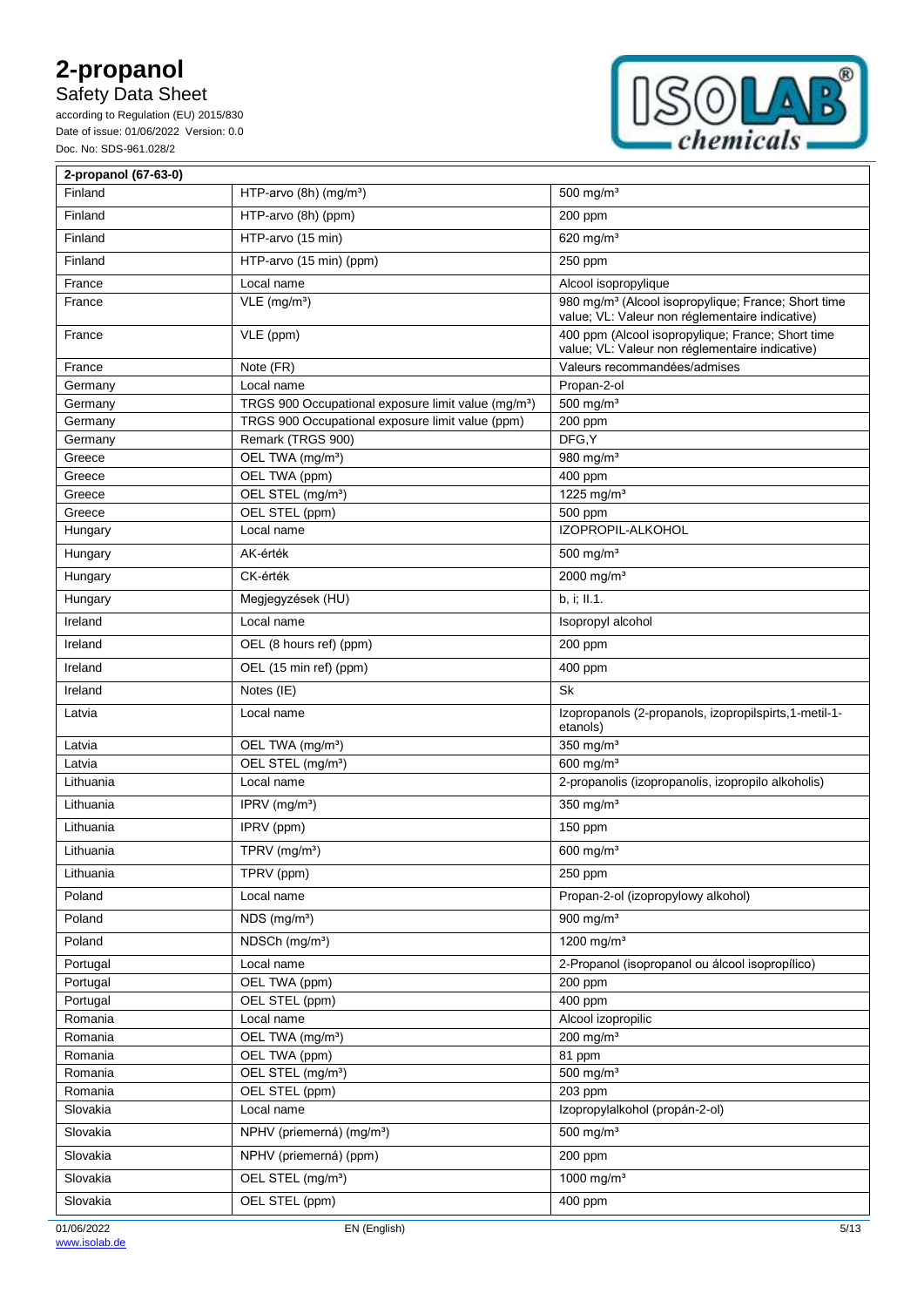## Safety Data Sheet

according to Regulation (EU) 2015/830 Date of issue: 01/06/2022 Version: 0.0 Doc. No: SDS-961.028/2



| 2-propanol (67-63-0)      |                                           |                                                                                                                                                                                                                                                                                                                                                                                                                                                                                                                                                          |
|---------------------------|-------------------------------------------|----------------------------------------------------------------------------------------------------------------------------------------------------------------------------------------------------------------------------------------------------------------------------------------------------------------------------------------------------------------------------------------------------------------------------------------------------------------------------------------------------------------------------------------------------------|
| Slovenia                  | Local name                                | propan-2-ol (izopropilalkohol; izopropanol)                                                                                                                                                                                                                                                                                                                                                                                                                                                                                                              |
| Slovenia                  | OEL TWA (mg/m <sup>3</sup> )              | 500 mg/ $m3$                                                                                                                                                                                                                                                                                                                                                                                                                                                                                                                                             |
| Slovenia                  | OEL TWA (ppm)                             | 200 ppm                                                                                                                                                                                                                                                                                                                                                                                                                                                                                                                                                  |
| Slovenia                  | OEL STEL (mg/m <sup>3</sup> )             | 2000 mg/m <sup>3</sup>                                                                                                                                                                                                                                                                                                                                                                                                                                                                                                                                   |
| Slovenia                  | OEL STEL (ppm)                            | 800 ppm                                                                                                                                                                                                                                                                                                                                                                                                                                                                                                                                                  |
| Spain                     | Local name                                | Isopropanol (Alcohol isopropílico)                                                                                                                                                                                                                                                                                                                                                                                                                                                                                                                       |
| Spain                     | $VLA-ED$ (mg/m <sup>3</sup> )             | $500$ mg/m <sup>3</sup>                                                                                                                                                                                                                                                                                                                                                                                                                                                                                                                                  |
| Spain                     | VLA-ED (ppm)                              | 200 ppm                                                                                                                                                                                                                                                                                                                                                                                                                                                                                                                                                  |
| Spain                     | VLA-EC (mg/m <sup>3</sup> )               | 1000 mg/m <sup>3</sup>                                                                                                                                                                                                                                                                                                                                                                                                                                                                                                                                   |
| Spain                     | VLA-EC (ppm)                              | 400 ppm                                                                                                                                                                                                                                                                                                                                                                                                                                                                                                                                                  |
| Spain                     | <b>Notes</b>                              | VLB® (Agente químico que tiene Valor Límite<br>Biológico específico en este documento), s (Esta<br>sustancia tiene prohibida total o parcialmente su<br>comercialización y uso como fitosanitario y/o como<br>biocida. Para una información detallada acerca de las<br>prohibiciones consúltese: Base de datos de productos<br>biocidas:<br>http://www.msssi.gob.es/ciudadanos/productos.do?tip<br>o=plaquicidas Base de datos de productos<br>fitosanitarios<br>http://www.magrama.gob.es/agricultura/pags/fitos/regi<br>stro/fichas/pdf/Lista sa.pdf). |
| Sweden                    | Local name                                | Isopropanol                                                                                                                                                                                                                                                                                                                                                                                                                                                                                                                                              |
| Sweden                    | nivågränsvärde (NVG) (mg/m <sup>3</sup> ) | 350 mg/ $m3$                                                                                                                                                                                                                                                                                                                                                                                                                                                                                                                                             |
| Sweden                    | nivågränsvärde (NVG) (ppm)                | 150 ppm                                                                                                                                                                                                                                                                                                                                                                                                                                                                                                                                                  |
| Sweden                    | kortidsvärde (KTV) (mg/m <sup>3</sup> )   | $600$ mg/m <sup>3</sup>                                                                                                                                                                                                                                                                                                                                                                                                                                                                                                                                  |
| Sweden                    | kortidsvärde (KTV) (ppm)                  | 250 ppm                                                                                                                                                                                                                                                                                                                                                                                                                                                                                                                                                  |
| Sweden                    | Anmärkning (SE)                           | V (Vägledande korttidsgränsvärde ska användas som<br>ett rekommenderat högsta värde som inte bör<br>överskridas)                                                                                                                                                                                                                                                                                                                                                                                                                                         |
| United Kingdom            | Local name                                | Propan-2-ol                                                                                                                                                                                                                                                                                                                                                                                                                                                                                                                                              |
| United Kingdom            | WEL TWA (mg/m <sup>3</sup> )              | 999 mg/m <sup>3</sup> Propan-2-ol; United Kingdom; Time-<br>weighted average exposure limit 8 h; Workplace<br>exposure limit (EH40/2005)                                                                                                                                                                                                                                                                                                                                                                                                                 |
| United Kingdom            | WEL TWA (ppm)                             | 400 ppm Propan-2-ol; United Kingdom; Time-weighted<br>average exposure limit 8 h; Workplace exposure limit<br>(EH40/2005)                                                                                                                                                                                                                                                                                                                                                                                                                                |
| United Kingdom            | WEL STEL (mg/m <sup>3</sup> )             | 1250 mg/m <sup>3</sup> Propan-2-ol; United Kingdom; Short time<br>value; Workplace exposure limit (EH40/2005)                                                                                                                                                                                                                                                                                                                                                                                                                                            |
| United Kingdom            | WEL STEL (ppm)                            | 500 ppm Propan-2-ol; United Kingdom; Short time<br>value; Workplace exposure limit (EH40/2005)                                                                                                                                                                                                                                                                                                                                                                                                                                                           |
| <b>Russian Federation</b> | Local name                                | Пропан-2-ол                                                                                                                                                                                                                                                                                                                                                                                                                                                                                                                                              |
| <b>Russian Federation</b> | OEL Ceiling (mg/m <sup>3</sup> )          | 50 mg/ $m3$                                                                                                                                                                                                                                                                                                                                                                                                                                                                                                                                              |
| <b>Russian Federation</b> | OEL TWA (mg/m <sup>3</sup> )              | 10 mg/ $m3$                                                                                                                                                                                                                                                                                                                                                                                                                                                                                                                                              |
| <b>Russian Federation</b> | Remark (RU)                               | 3 класс опасности - опасное; п (пары и/или газы)                                                                                                                                                                                                                                                                                                                                                                                                                                                                                                         |
| Norway                    | Local name                                | 2-propanol (Isopropanol)                                                                                                                                                                                                                                                                                                                                                                                                                                                                                                                                 |
| Norway                    | Grenseverdier (AN) (mg/m <sup>3</sup> )   | $245$ mg/m <sup>3</sup>                                                                                                                                                                                                                                                                                                                                                                                                                                                                                                                                  |
| Norway                    | Grenseverdier (AN) (ppm)                  | $100$ ppm                                                                                                                                                                                                                                                                                                                                                                                                                                                                                                                                                |
| Switzerland               | Local name                                | Isopropanol (s. 2-Propanol)                                                                                                                                                                                                                                                                                                                                                                                                                                                                                                                              |
| Switzerland               | $VME$ (mg/m <sup>3</sup> )                | $500$ mg/m <sup>3</sup><br>$500$ mg/m <sup>3</sup><br>$500$ mg/m <sup>3</sup><br>500 mg/ $m3$                                                                                                                                                                                                                                                                                                                                                                                                                                                            |
| Switzerland               | VME (ppm)                                 | 200 ppm<br>200 ppm<br>200 ppm<br>200 ppm                                                                                                                                                                                                                                                                                                                                                                                                                                                                                                                 |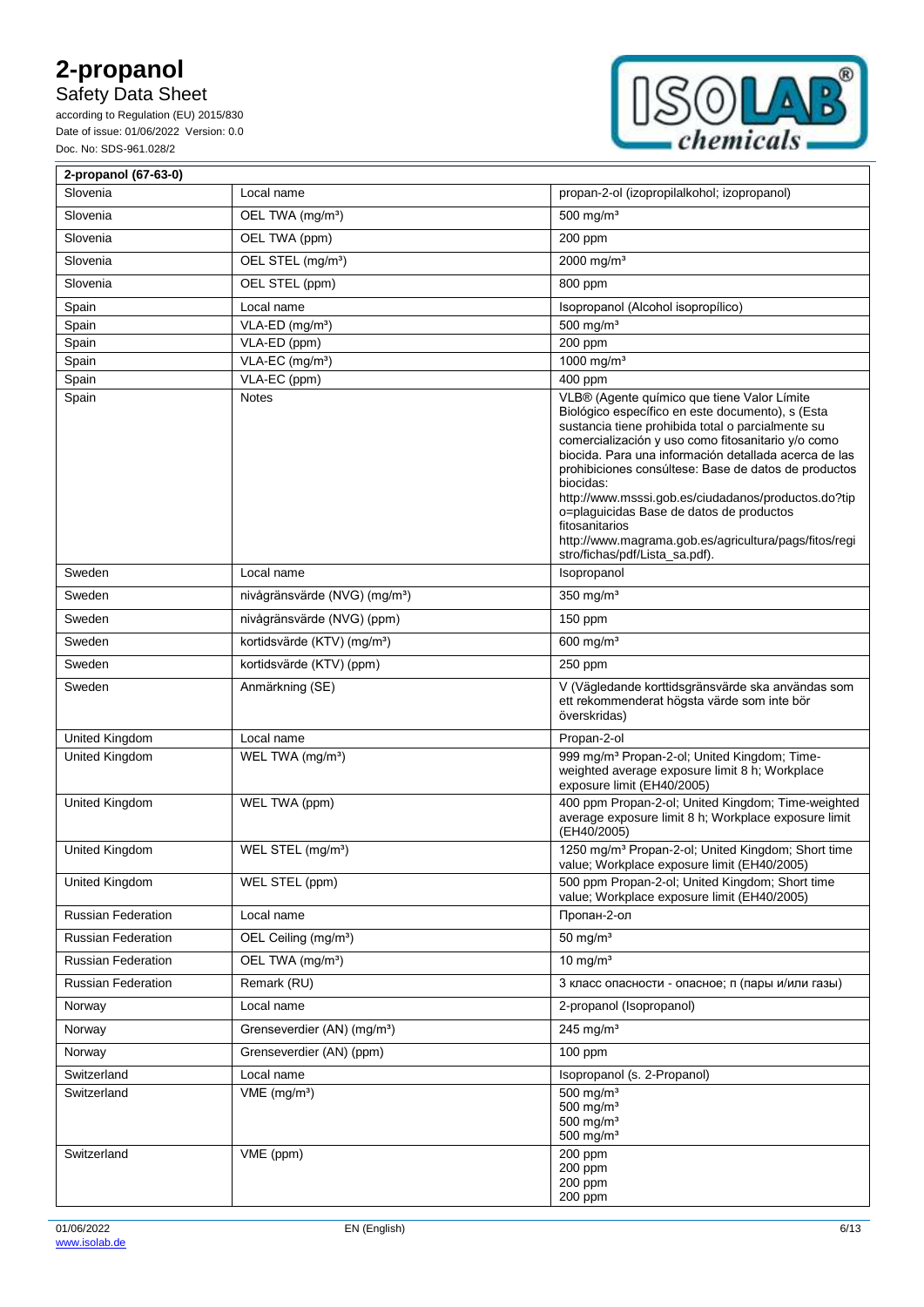## Safety Data Sheet

according to Regulation (EU) 2015/830 Date of issue: 01/06/2022 Version: 0.0 Doc. No: SDS-961.028/2



| 2-propanol (67-63-0) |                                     |                                                                                                      |
|----------------------|-------------------------------------|------------------------------------------------------------------------------------------------------|
| Switzerland          | $VLE$ (mg/m <sup>3</sup> )          | 1000 mg/m <sup>3</sup><br>1000 mg/m <sup>3</sup><br>1000 mg/m <sup>3</sup><br>1000 mg/m <sup>3</sup> |
| Switzerland          | VLE (ppm)                           | 400 ppm<br>400 ppm<br>400 ppm<br>400 ppm                                                             |
| Switzerland          | Remark (CH)                         | B SS <sub>C</sub> - Auge & OAW, ZNS, Leber <sup>KT AN</sup> - INRS, NIOSH                            |
| Australia            | Local name                          | Isopropyl alcohol                                                                                    |
| Australia            | TWA $(mg/m3)$                       | 983 mg/m <sup>3</sup> Synonym (Propan-2-ol)                                                          |
| Australia            | TWA (ppm)                           | 400 ppm Synonym (Propan-2-ol)                                                                        |
| Australia            | STEL (mg/m <sup>3</sup> )           | 1230 mg/m <sup>3</sup> Synonym (Propan-2-ol)                                                         |
| Australia            | STEL (ppm)                          | 500 ppm Synonym (Propan-2-ol)                                                                        |
| <b>USA - ACGIH</b>   | Local name                          | 2-Propanol                                                                                           |
| <b>USA - ACGIH</b>   | ACGIH TWA (ppm)                     | 200 ppm (2-propanol; USA; Time-weighted average<br>exposure limit 8 h; TLV - Adopted Value)          |
| USA - ACGIH          | ACGIH STEL (ppm)                    | 400 ppm (2-propanol; USA; Short time value; TLV -<br>Adopted Value)                                  |
| <b>USA - ACGIH</b>   | Remark (ACGIH)                      | Eye & URT irr; CNS impair                                                                            |
| USA - OSHA           | Local name                          | Isopropyl alcohol                                                                                    |
| USA - OSHA           | OSHA PEL (TWA) (mg/m <sup>3</sup> ) | 980 mg/m <sup>3</sup>                                                                                |
| USA - OSHA           | OSHA PEL (TWA) (ppm)                | 400 ppm                                                                                              |

#### **8.2. Exposure controls**

#### **Materials for protective clothing:**

GIVE EXCELLENT RESISTANCE: butyl rubber. nitrile rubber. viton. polyethylene/ethylenevinylalcohol. GIVE GOOD RESISTANCE: neoprene. GIVE LESS RESISTANCE: PVC. neoprene/natural rubber. GIVE POOR RESISTANCE: natural rubber. polyethylene. PVA

#### **Hand protection:**

Gloves

#### **Eye protection:**

Safety glasses

### **Skin and body protection:**

Protective clothing

#### **Respiratory protection:**

Wear gas mask with filter type A if conc. in air > exposure limit

| <b>Device</b> | Filter type                                         | <b>Condition</b>                 | <b>Standard</b> |
|---------------|-----------------------------------------------------|----------------------------------|-----------------|
| Gas mask      | Type A - High-boiling (>65 °C)<br>organic compounds | If conc. in air > exposure limit |                 |



| <b>SECTION 9: Physical and chemical properties</b>            |                                            |  |
|---------------------------------------------------------------|--------------------------------------------|--|
| 9.1.<br>Information on basic physical and chemical properties |                                            |  |
| Physical state                                                | : Liguid                                   |  |
| Appearance                                                    | : Liquid.                                  |  |
| Molecular mass                                                | $: 60.1$ g/mol                             |  |
| Colour                                                        | : Colourless.                              |  |
| Odour                                                         | : Alcohol odour. Stuffy odour. Mild odour. |  |
|                                                               |                                            |  |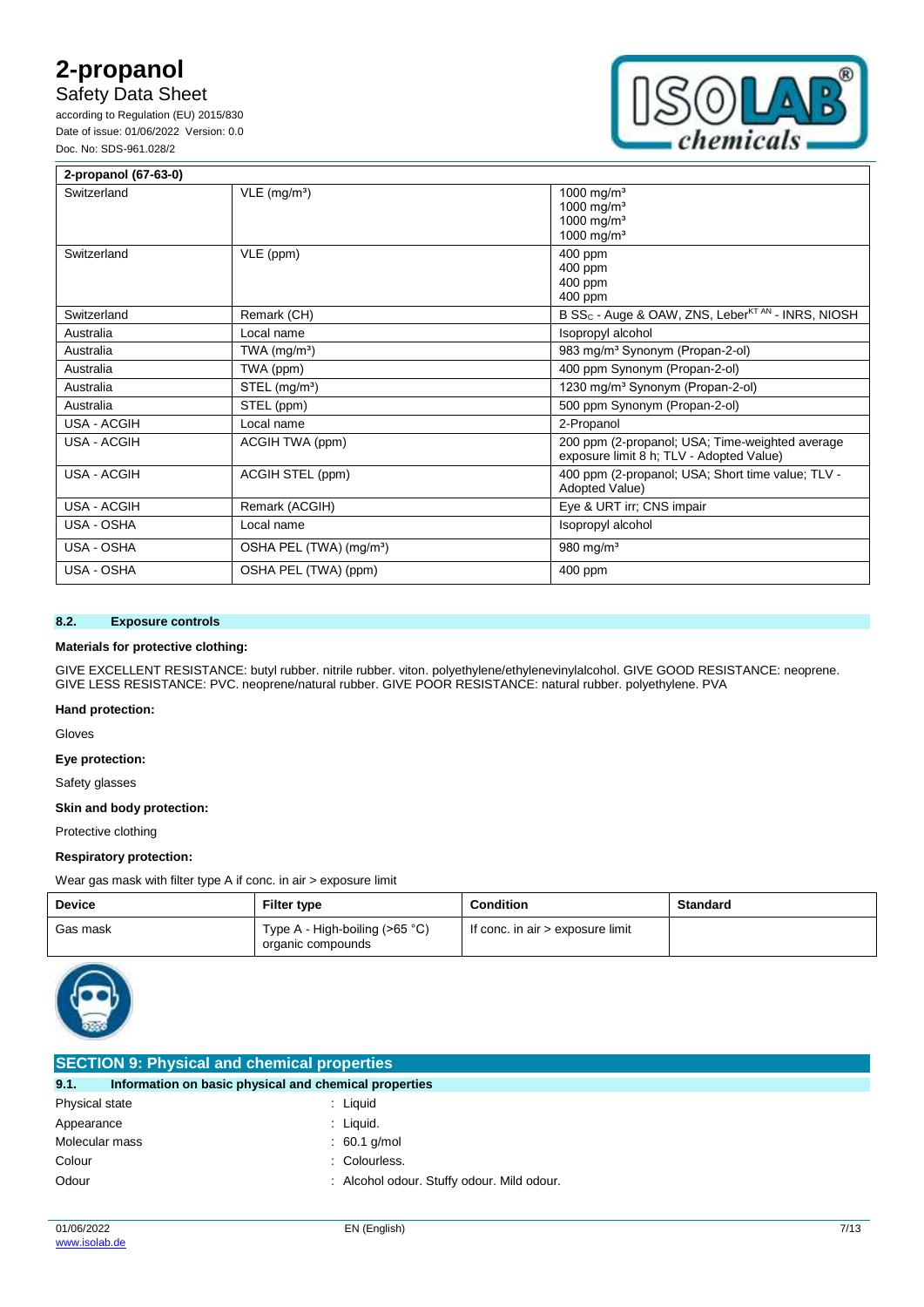## Safety Data Sheet

according to Regulation (EU) 2015/830 Date of issue: 01/06/2022 Version: 0.0 Doc. No: SDS-961.028/2



| Odour threshold                               | $: 3 - 610$ ppm<br>8 - 1499 mg/m <sup>3</sup>                                                                                                                                                              |  |
|-----------------------------------------------|------------------------------------------------------------------------------------------------------------------------------------------------------------------------------------------------------------|--|
| pH                                            | : Neutral                                                                                                                                                                                                  |  |
| Relative evaporation rate (butylacetate=1)    | : 2.3                                                                                                                                                                                                      |  |
| Relative evaporation rate (ether=1)           | : 21                                                                                                                                                                                                       |  |
| Melting point                                 | : 89.5 °C                                                                                                                                                                                                  |  |
| Freezing point                                | : No data available                                                                                                                                                                                        |  |
| Boiling point                                 | : 82.4 °C (1013 hPa)                                                                                                                                                                                       |  |
| Flash point                                   | : 12 °C                                                                                                                                                                                                    |  |
| Critical temperature                          | : 235 °C                                                                                                                                                                                                   |  |
| Auto-ignition temperature                     | 399 °C                                                                                                                                                                                                     |  |
| Decomposition temperature                     | : No data available                                                                                                                                                                                        |  |
| Flammability (solid, gas)                     | : No data available                                                                                                                                                                                        |  |
| Vapour pressure                               | : 43 hPa (20 $^{\circ}$ C)                                                                                                                                                                                 |  |
| Vapour pressure at 50 °C                      | : 60.2 hPa (25 $^{\circ}$ C)                                                                                                                                                                               |  |
| Critical pressure                             | : 47600 hPa                                                                                                                                                                                                |  |
| Relative vapour density at 20 °C              | : 2.1                                                                                                                                                                                                      |  |
| Relative density                              | : 0.79                                                                                                                                                                                                     |  |
| Relative density of saturated gas/air mixture | : 1.05                                                                                                                                                                                                     |  |
| Density                                       | : $0.786$ g/cm <sup>3</sup> (20 °C)                                                                                                                                                                        |  |
| Solubility                                    | Soluble in water. Soluble in ethanol. Soluble in ether. Soluble in acetone. Soluble in oils/fats.<br>Soluble in chloroform.<br>Water: Complete<br>Ethanol: Complete<br>Ether: Complete<br>Acetone: soluble |  |
| Log Pow                                       | : 0.05 (Weight of evidence approach; Other; 25 °C)                                                                                                                                                         |  |
| Viscosity, kinematic                          | : 2.5316 mm <sup>2</sup> /s (25 °C)                                                                                                                                                                        |  |
| Viscosity, dynamic                            | : $0.002$ Pa.s (25 °C)                                                                                                                                                                                     |  |
| <b>Explosive properties</b>                   | : No data available                                                                                                                                                                                        |  |
| Oxidising properties                          | : No data available                                                                                                                                                                                        |  |
| <b>Explosive limits</b>                       | $: 2 - 13.4$ vol %                                                                                                                                                                                         |  |
| 9.2.<br><b>Other information</b>              |                                                                                                                                                                                                            |  |
| Minimum ignition energy                       | $: 0.65 \text{ mJ}$                                                                                                                                                                                        |  |
| Specific conductivity                         | $: 5.8 \mu S/m$                                                                                                                                                                                            |  |
| Saturation concentration                      | : $106 g/m3$                                                                                                                                                                                               |  |
| <b>VOC</b> content                            | $: 100 \%$                                                                                                                                                                                                 |  |
| Other properties                              | Gas/vapour heavier than air at 20°C. Clear. Volatile.                                                                                                                                                      |  |

### **SECTION 10: Stability and reactivity**

#### **10.1. Reactivity**

Upon combustion: CO and CO2 are formed. Violent to explosive reaction with (strong) oxidizers. Prolonged storage/in large quantities: may form peroxides.

| 10.2. | <b>Chemical stability</b>                                                                                           |
|-------|---------------------------------------------------------------------------------------------------------------------|
|       | Stable under normal conditions.                                                                                     |
| 10.3. | <b>Possibility of hazardous reactions</b>                                                                           |
|       | No additional information available                                                                                 |
| 10.4. | <b>Conditions to avoid</b>                                                                                          |
|       | No additional information available                                                                                 |
| 10.5. | Incompatible materials                                                                                              |
|       | No additional information available                                                                                 |
| 10.6. | Hazardous decomposition products                                                                                    |
|       | The first state of the company of the company of the first state of the first state of the first state of the first |

No additional information available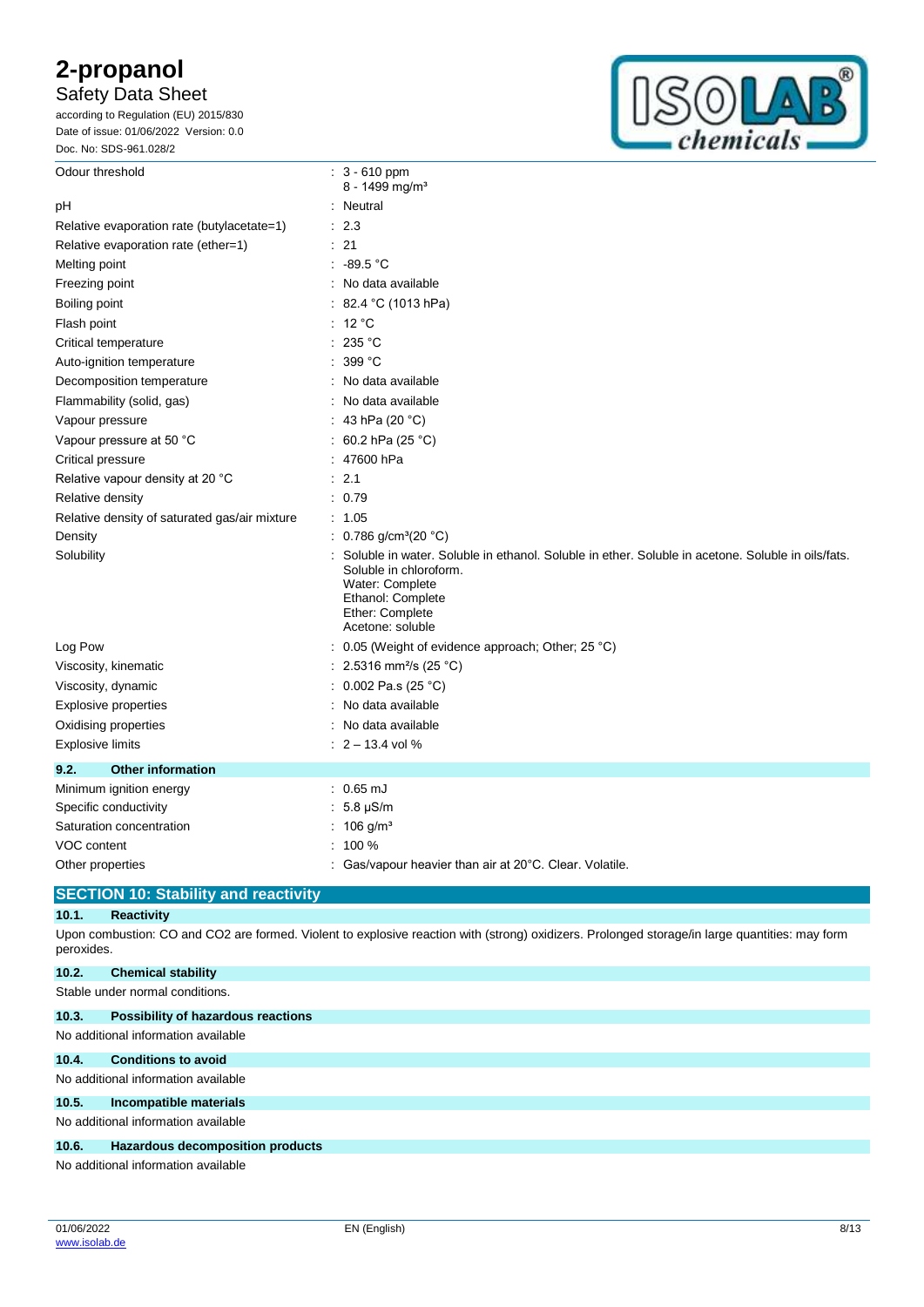Safety Data Sheet

according to Regulation (EU) 2015/830 Date of issue: 01/06/2022 Version: 0.0 Doc. No: SDS-961.028/2



| <b>SECTION 11: Toxicological information</b>  |                                                                                           |  |  |  |
|-----------------------------------------------|-------------------------------------------------------------------------------------------|--|--|--|
| Information on toxicological effects<br>11.1. |                                                                                           |  |  |  |
| Acute toxicity                                | : Not classified                                                                          |  |  |  |
| 2-propanol (67-63-0)                          |                                                                                           |  |  |  |
| LD50 oral rat                                 | 5045 mg/kg (Rat)                                                                          |  |  |  |
| LD50 dermal rabbit                            | 12870 mg/kg (Rabbit; Experimental value; Equivalent or similar to OECD 402; 16.4; Rabbit) |  |  |  |
| LC50 inhalation rat (mg/l)                    | 73 mg/l/4h (Rat)                                                                          |  |  |  |
| Skin corrosion/irritation                     | : Not classified                                                                          |  |  |  |
| Serious eye damage/irritation                 | : Causes serious eye irritation.                                                          |  |  |  |
| Respiratory or skin sensitisation             | : Not classified                                                                          |  |  |  |
| Germ cell mutagenicity                        | : Not classified                                                                          |  |  |  |
| Carcinogenicity                               | : Not classified                                                                          |  |  |  |
| Reproductive toxicity                         | : Not classified                                                                          |  |  |  |
| STOT-single exposure                          | : May cause drowsiness or dizziness.                                                      |  |  |  |
| STOT-repeated exposure                        | : Not classified                                                                          |  |  |  |
| Aspiration hazard                             | : Not classified                                                                          |  |  |  |
| IARC group                                    | $\cdot$ 3                                                                                 |  |  |  |

|                          | <b>SECTION 12: Ecological information</b> |                                                                                                                                                                                                                     |  |  |
|--------------------------|-------------------------------------------|---------------------------------------------------------------------------------------------------------------------------------------------------------------------------------------------------------------------|--|--|
| <b>Toxicity</b><br>12.1. |                                           |                                                                                                                                                                                                                     |  |  |
| Ecology - general        |                                           | Not classified as dangerous for the environment according to the criteria of Directive<br>67/548/EEC. Not classified as dangerous for the environment according to the criteria of<br>Regulation (EC) No 1272/2008. |  |  |
| Ecology - air            |                                           | : Not classified as dangerous for the ozone layer (Regulation (EC) No 1005/2009). Not included<br>in the list of fluorinated greenhouse gases (Regulation (EC) No 842/2006). TA-Luft Klasse<br>5.2.5.               |  |  |
| Ecology - water          |                                           | : Ground water pollutant. Not harmful to fishes (LC50(96h) >1000 mg/l). Not harmful to<br>invertebrates (Daphnia). Not harmful to algae (EC50 (72h) >1000 mg/l). Inhibition of activated<br>sludge.                 |  |  |
| 2-propanol (67-63-0)     |                                           |                                                                                                                                                                                                                     |  |  |
| LC50 fish 2              |                                           | 9640 mg/l (LC50; OECD 203: Fish, Acute Toxicity Test; 96 h; Pimephales promelas; Flow-<br>through system; Fresh water; Experimental value)                                                                          |  |  |
| EC50 Daphnia 2           |                                           | 13299 mg/l (EC50; Other; 48 h; Daphnia magna)                                                                                                                                                                       |  |  |
| Threshold limit algae 1  |                                           | > 1000 mg/l (EC50; UBA; 72 h; Scenedesmus subspicatus)                                                                                                                                                              |  |  |

#### **12.2. Persistence and degradability**

| 2-propanol (67-63-0)            |                                                                                                                                                                           |
|---------------------------------|---------------------------------------------------------------------------------------------------------------------------------------------------------------------------|
| Persistence and degradability   | Readily biodegradable in water. Biodegradable in the soil. Biodegradable in the soil under<br>anaerobic conditions. No (test)data on mobility of the substance available. |
| Biochemical oxygen demand (BOD) | 1.19 g $O_2$ /g substance                                                                                                                                                 |
| Chemical oxygen demand (COD)    | 2.23 g $O_2$ /g substance                                                                                                                                                 |
| ThOD                            | 2.4 g $O_2$ /g substance                                                                                                                                                  |

## **12.3. Bioaccumulative potential**

| 2-propanol (67-63-0)      |                                                    |
|---------------------------|----------------------------------------------------|
| Log Pow                   | 0.05 (Weight of evidence approach; Other; 25 °C)   |
| Bioaccumulative potential | Low potential for bioaccumulation (Log Kow $<$ 4). |

### **12.4. Mobility in soil**

| (67.62.0)<br>$n$ nnonna<br>opanor<br>7-03-U<br>2-P |                           |
|----------------------------------------------------|---------------------------|
| e tension<br>lauc                                  | . (25 °C`<br>N/m<br>0.021 |
|                                                    |                           |

### **12.5. Results of PBT and vPvB assessment**

No additional information available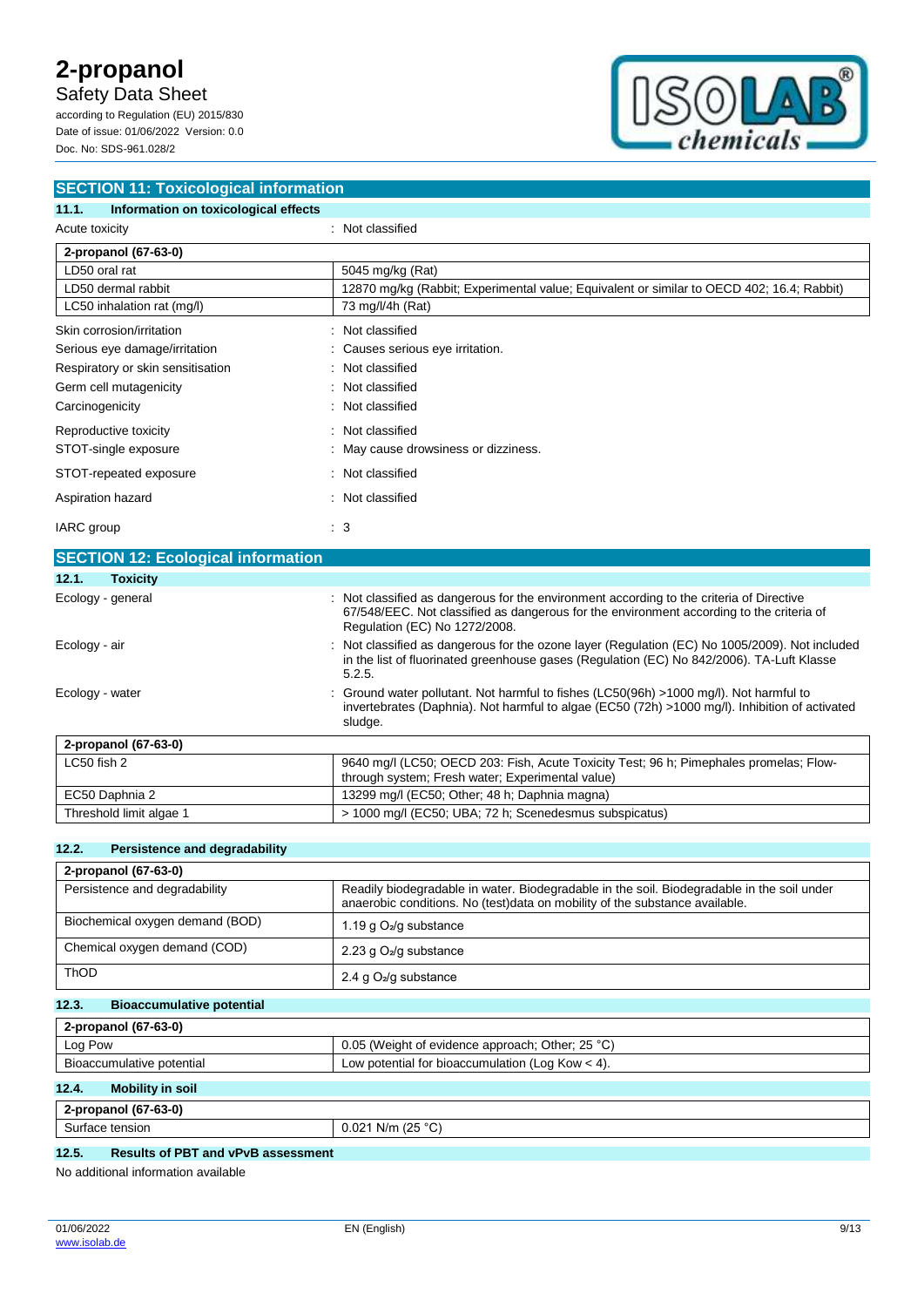## Safety Data Sheet

according to Regulation (EU) 2015/830 Date of issue: 01/06/2022 Version: 0.0 Doc. No: SDS-961.028/2



### **12.6. Other adverse effects**

No additional information available

| <b>SECTION 13: Disposal considerations</b> |                                                                                                                                                                                                                                                                                                                                                                                                                                                                                                                                                                                                                                                                                                                                                                                        |  |  |
|--------------------------------------------|----------------------------------------------------------------------------------------------------------------------------------------------------------------------------------------------------------------------------------------------------------------------------------------------------------------------------------------------------------------------------------------------------------------------------------------------------------------------------------------------------------------------------------------------------------------------------------------------------------------------------------------------------------------------------------------------------------------------------------------------------------------------------------------|--|--|
| 13.1.<br>Waste treatment methods           |                                                                                                                                                                                                                                                                                                                                                                                                                                                                                                                                                                                                                                                                                                                                                                                        |  |  |
| Product/Packaging disposal recommendations | : Remove waste in accordance with local and/or national regulations. Hazardous waste shall not<br>be mixed together with other waste. Different types of hazardous waste shall not be mixed<br>together if this may entail a risk of pollution or create problems for the further management of<br>the waste. Hazardous waste shall be managed responsibly. All entities that store, transport or<br>handle hazardous waste shall take the necessary measures to prevent risks of pollution or<br>damage to people or animals. Recycle by distillation. Remove to an authorized waste<br>incinerator for solvents with energy recovery. Do not discharge into surface water. Obtain the<br>consent of pollution control authorities before discharging to wastewater treatment plants. |  |  |
| Additional information                     | : LWCA (the Netherlands): KGA category 03. Hazardous waste according to Directive<br>2008/98/EC.                                                                                                                                                                                                                                                                                                                                                                                                                                                                                                                                                                                                                                                                                       |  |  |
| European List of Waste (LoW) code          | : 07 01 04* - other organic solvents, washing liquids and mother liquors                                                                                                                                                                                                                                                                                                                                                                                                                                                                                                                                                                                                                                                                                                               |  |  |

## **SECTION 14: Transport information**

In accordance with ADR / RID / IMDG / IATA / ADN

| <b>ADR</b>                                                  | <b>IMDG</b>                                                      | <b>IATA</b>                                              | <b>ADN</b>                                             | <b>RID</b>                                          |
|-------------------------------------------------------------|------------------------------------------------------------------|----------------------------------------------------------|--------------------------------------------------------|-----------------------------------------------------|
| 14.1.<br><b>UN number</b>                                   |                                                                  |                                                          |                                                        |                                                     |
| 1219                                                        | 1219                                                             | 1219                                                     | 1219                                                   | 1219                                                |
| 14.2.<br>UN proper shipping name                            |                                                                  |                                                          |                                                        |                                                     |
| <b>ISOPROPANOL</b><br>(ISOPROPYL ALCOHOL)                   | <b>ISOPROPANOL</b><br>(ISOPROPYL ALCOHOL)                        | <b>ISOPROPANOL</b><br>Isopropanol<br>(ISOPROPYL ALCOHOL) |                                                        | <b>ISOPROPANOL</b><br>(ISOPROPYL ALCOHOL)           |
| <b>Transport document description</b>                       |                                                                  |                                                          |                                                        |                                                     |
| UN 1219 ISOPROPANOL<br>(ISOPROPYL ALCOHOL),<br>3, II, (D/E) | UN 1219 ISOPROPANOL<br>(ISOPROPYL ALCOHOL),<br>3, II (12°C c.c.) | UN 1219 Isopropanol, 3, II                               | UN 1219 ISOPROPANOL<br>(ISOPROPYL ALCOHOL),<br>$3,$ II | UN 1219 ISOPROPANOL<br>(ISOPROPYL ALCOHOL),<br>3.11 |
| 14.3.<br><b>Transport hazard class(es)</b>                  |                                                                  |                                                          |                                                        |                                                     |
| 3                                                           | 3                                                                | 3                                                        | 3                                                      | 3                                                   |
|                                                             |                                                                  |                                                          |                                                        |                                                     |
| 14.4.<br><b>Packing group</b>                               |                                                                  |                                                          |                                                        |                                                     |
| Ш                                                           | Ш                                                                | Ш                                                        | Ш                                                      | Ш                                                   |
| <b>Environmental hazards</b><br>14.5.                       |                                                                  |                                                          |                                                        |                                                     |
| Dangerous for the<br>environment: No                        | Dangerous for the<br>environment: No<br>Marine pollutant: No     | Dangerous for the<br>environment : No                    | Dangerous for the<br>environment: No                   | Dangerous for the<br>environment: No                |
| No supplementary information available                      |                                                                  |                                                          |                                                        |                                                     |

### **14.6. Special precautions for user**

| - Overland transport                                         |                   |
|--------------------------------------------------------------|-------------------|
| Classification code (ADR)                                    | : F1              |
| Special provisions (ADR)                                     | : 601             |
| Limited quantities (ADR)                                     | 11                |
| Excepted quantities (ADR)                                    | : E2              |
| Packing instructions (ADR)                                   | P001, IBC02, R001 |
| Mixed packing provisions (ADR)                               | :MP19             |
| Portable tank and bulk container instructions<br>(ADR)       | : T4              |
| Portable tank and bulk container special<br>provisions (ADR) | $:$ TP1           |
| Tank code (ADR)                                              | LGBF<br>t.        |
| Vehicle for tank carriage                                    | : FL              |
| Transport category (ADR)                                     | $\cdot$ 2         |
|                                                              |                   |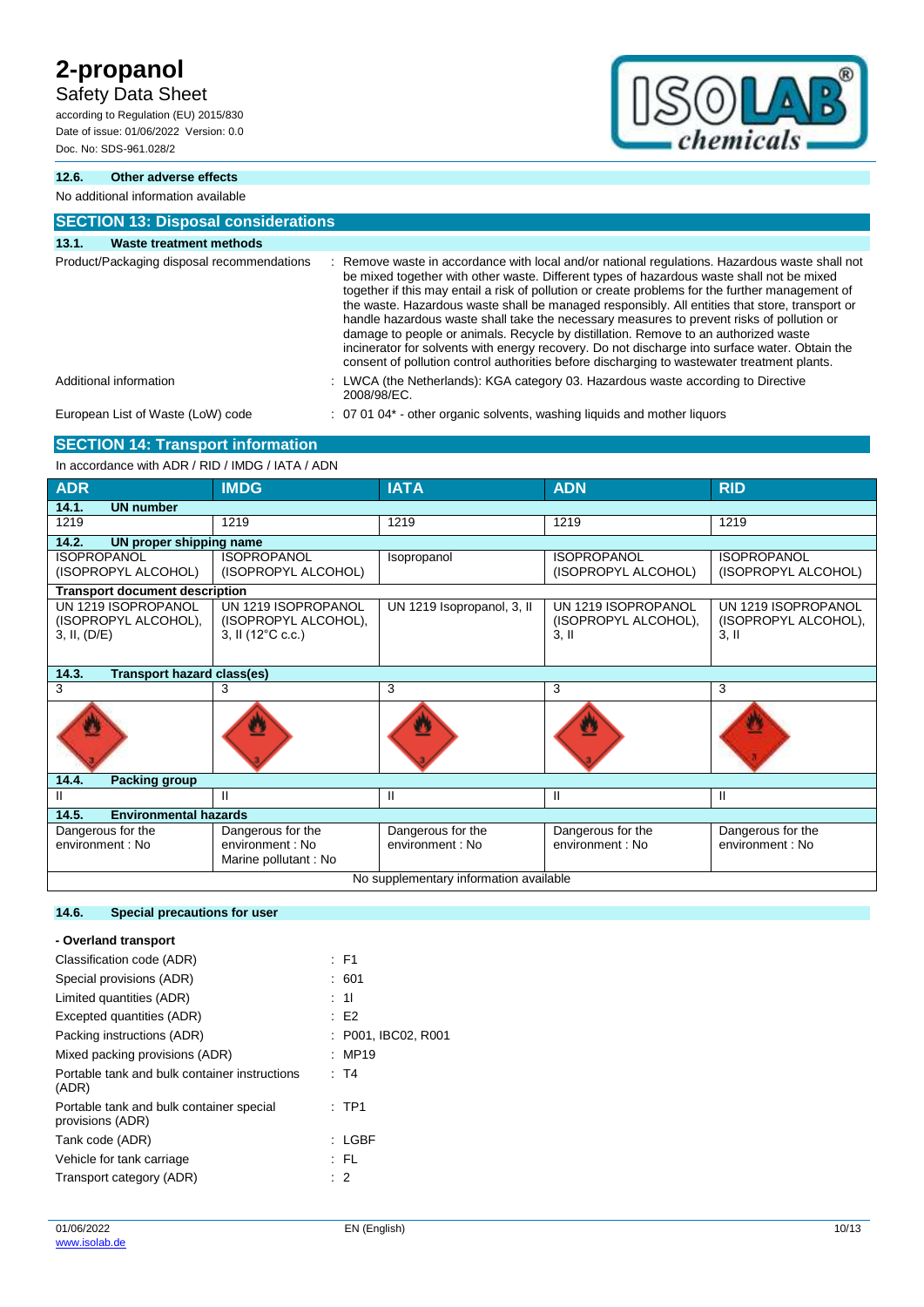### Safety Data Sheet

according to Regulation (EU) 2015/830 Date of issue: 01/06/2022 Version: 0.0 Doc. No: SDS-961.028/2

Special provisions for carriage - Operation (ADR) Hazard identification number (Kemler No.) : 33

Orange plates

33 1219

: S2, S20

Tunnel restriction code (ADR) : D/E

#### **- Transport by sea**

| Transport regulations (IMDG)       | : Subject                                                                                              |
|------------------------------------|--------------------------------------------------------------------------------------------------------|
| Limited quantities (IMDG)          | : 1L                                                                                                   |
| Excepted quantities (IMDG)         | $\therefore$ E2                                                                                        |
| Packing instructions (IMDG)        | : P001                                                                                                 |
| IBC packing instructions (IMDG)    | $\therefore$ IBC02                                                                                     |
| Tank instructions (IMDG)           | $\therefore$ T4                                                                                        |
| Tank special provisions (IMDG)     | $:$ TP1                                                                                                |
| EmS-No. (Fire)                     | $\therefore$ F-E                                                                                       |
| EmS-No. (Spillage)                 | $: S-D$                                                                                                |
| Stowage category (IMDG)            | $\mathbf{B}$                                                                                           |
| Flash point (IMDG)                 | $\therefore$ 12°C c.c.                                                                                 |
| Properties and observations (IMDG) | : Colourless, mobile liquid. Flashpoint: 12°C c.c. Explosive limits: 2% to 12% Miscible with<br>water. |
| MFAG-No                            | 129                                                                                                    |

### **- Air transport** Transport regulations (IATA) : Subject to the provisions PCA Excepted quantities (IATA) : E2 PCA Limited quantities (IATA) : Y341 PCA limited quantity max net quantity (IATA) : 1L PCA packing instructions (IATA) : 353 PCA max net quantity (IATA) : 5L CAO packing instructions (IATA) : 364 CAO max net quantity (IATA) : 60L Special provisions (IATA) : A180 ERG code (IATA) : 3L **- Inland waterway transport** Classification code (ADN) : F1 Special provisions (ADN) : 601 Limited quantities (ADN) : 1 L Excepted quantities (ADN) : E2 Carriage permitted (ADN) **in the case of the Carriage Carriage Carrier Carrier Carrier Carrier Carrier Carrier C** Equipment required (ADN) : PP, EX, A Ventilation (ADN) in the set of the set of the set of the ventilation (ADN) in the set of the ventilation of the ventilation of the ventilation of the ventilation of the ventilation of the ventilation of the ventilation of Number of blue cones/lights (ADN) : 1 **- Rail transport** Transport regulations (RID) : Subject Classification code (RID) : F1 Special provisions (RID) 30 and 500 million control of the Special provisions (RID) 31 and 500 million control of the Special August 2013 Limited quantities (RID) : 1L

| : E2                |
|---------------------|
| : P001. IBC02, R001 |
| $\therefore$ MP19   |
| ∵ T4                |
|                     |

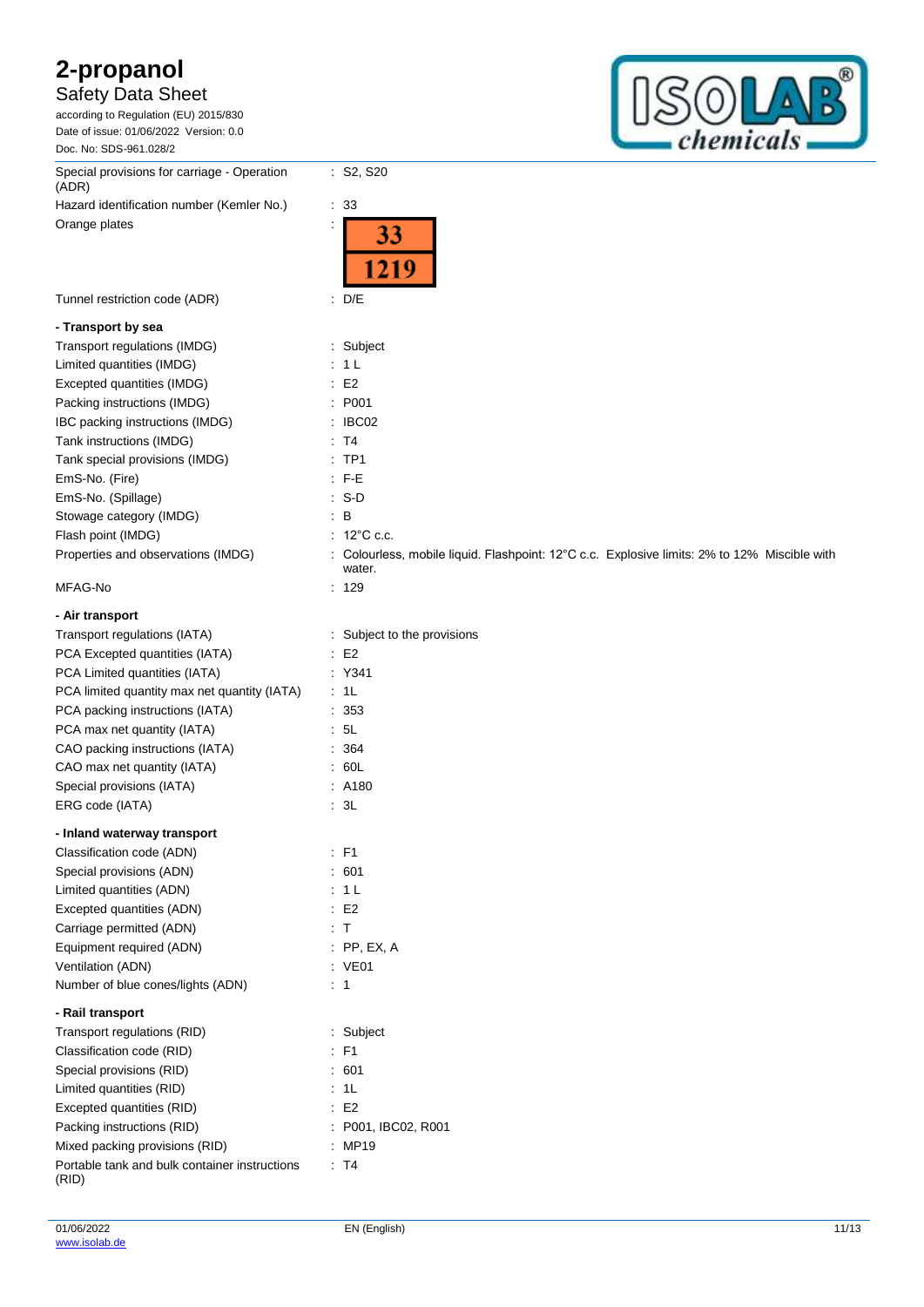## Safety Data Sheet

according to Regulation (EU) 2015/830 Date of issue: 01/06/2022 Version: 0.0 Doc. No: SDS-961.028/2



| Portable tank and bulk container special<br>provisions (RID) | $:$ TP1        |
|--------------------------------------------------------------|----------------|
| Tank codes for RID tanks (RID)                               | : LGBF         |
| Transport category (RID)                                     | $\therefore$ 2 |
| Colis express (express parcels) (RID)                        | : CE7          |
| Hazard identification number (RID)                           | : 33           |
|                                                              |                |

#### **14.7. Transport in bulk according to Annex II of Marpol and the IBC Code**

Not applicable

| ι νυι αρριπασισ                         |                                                                                                |  |                                                                                                                                           |  |  |  |
|-----------------------------------------|------------------------------------------------------------------------------------------------|--|-------------------------------------------------------------------------------------------------------------------------------------------|--|--|--|
|                                         | <b>SECTION 15: Regulatory information</b>                                                      |  |                                                                                                                                           |  |  |  |
| 15.1.                                   | Safety, health and environmental regulations/legislation specific for the substance or mixture |  |                                                                                                                                           |  |  |  |
| 15.1.1.                                 | <b>EU-Regulations</b>                                                                          |  |                                                                                                                                           |  |  |  |
|                                         | No REACH Annex XVII restrictions                                                               |  |                                                                                                                                           |  |  |  |
|                                         | 2-propanol is not on the REACH Candidate List                                                  |  |                                                                                                                                           |  |  |  |
|                                         | 2-propanol is not on the REACH Annex XIV List                                                  |  |                                                                                                                                           |  |  |  |
| <b>VOC content</b>                      |                                                                                                |  | $: 100 \%$                                                                                                                                |  |  |  |
| 15.1.2.                                 | <b>National regulations</b>                                                                    |  |                                                                                                                                           |  |  |  |
| Germany                                 |                                                                                                |  |                                                                                                                                           |  |  |  |
|                                         | VwVwS Annex reference                                                                          |  | : Water hazard class (WGK) 1, low hazard to waters (Classification according to VwVwS, Annex<br>1 or 2; ID No. 135)                       |  |  |  |
| WGK remark                              |                                                                                                |  | : Classification water polluting in compliance with Verwaltungsvorschrift wassergefährdender<br>Stoffe (VwVwS) of 27 July 2005 (Anhang 2) |  |  |  |
|                                         | 12th Ordinance Implementing the Federal<br>Immission Control Act - 12. BlmSchV                 |  | : Is not subject of the 12. BImSchV (Hazardous Incident Ordinance)                                                                        |  |  |  |
| <b>Netherlands</b>                      |                                                                                                |  |                                                                                                                                           |  |  |  |
| SZW-lijst van kankerverwekkende stoffen |                                                                                                |  | : The substance is not listed                                                                                                             |  |  |  |
|                                         | SZW-lijst van mutagene stoffen                                                                 |  | The substance is not listed                                                                                                               |  |  |  |
|                                         | NIET-limitatieve lijst van voor de voortplanting<br>giftige stoffen - Borstvoeding             |  | : The substance is not listed                                                                                                             |  |  |  |
|                                         | NIET-limitatieve lijst van voor de voortplanting<br>giftige stoffen - Vruchtbaarheid           |  | : The substance is not listed                                                                                                             |  |  |  |
|                                         | NIET-limitatieve lijst van voor de voortplanting<br>giftige stoffen - Ontwikkeling             |  | : The substance is not listed                                                                                                             |  |  |  |
| <b>Denmark</b>                          |                                                                                                |  |                                                                                                                                           |  |  |  |
|                                         | Class for fire hazard                                                                          |  | Class I-1                                                                                                                                 |  |  |  |
| Store unit                              |                                                                                                |  | 1 liter                                                                                                                                   |  |  |  |
|                                         | <b>Classification remarks</b>                                                                  |  | : F <flam. 2="" liq.="">; Emergency management guidelines for the storage of flammable liquids<br/>must be followed</flam.>               |  |  |  |
|                                         | Recommendations Danish Regulation                                                              |  | : Young people below the age of 18 years are not allowed to use the product                                                               |  |  |  |

#### **15.2. Chemical safety assessment**

No additional information available

### **SECTION 16: Other information**

| Abbreviations and acronyms: |                                                                                                 |       |  |  |  |
|-----------------------------|-------------------------------------------------------------------------------------------------|-------|--|--|--|
| <b>ADN</b>                  | European Agreement concerning the International Carriage of Dangerous Goods by Inland Waterways |       |  |  |  |
| <b>ADR</b>                  | European Agreement concerning the International Carriage of Dangerous Goods by Road             |       |  |  |  |
| <b>ATE</b>                  | <b>Acute Toxicity Estimate</b>                                                                  |       |  |  |  |
| <b>BCF</b>                  | Bioconcentration factor                                                                         |       |  |  |  |
| <b>CLP</b>                  | Classification Labelling Packaging Regulation; Regulation (EC) No 1272/2008                     |       |  |  |  |
| EC50                        | Median effective concentration                                                                  |       |  |  |  |
| <b>IATA</b>                 | International Air Transport Association                                                         |       |  |  |  |
| <b>IMDG</b>                 | International Maritime Dangerous Goods                                                          |       |  |  |  |
| <b>LC50</b>                 | Median lethal concentration                                                                     |       |  |  |  |
| 01/06/2022                  | EN (English)                                                                                    | 12/13 |  |  |  |